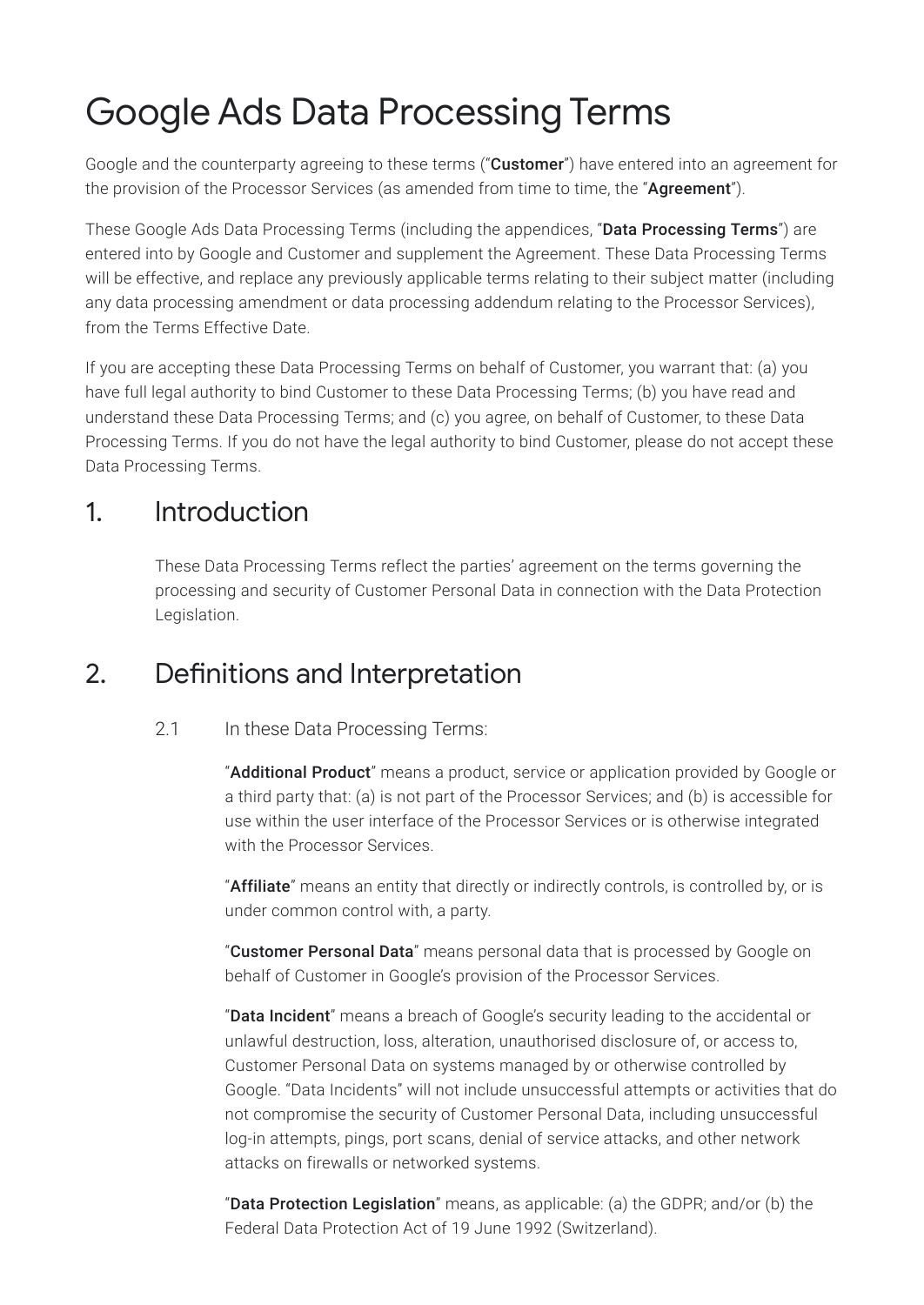"Data Subject Tool" means a tool (if any) made available by a Google Entity to data subjects that enables Google to respond directly and in a standardised manner to certain requests from data subjects in relation to Customer Personal Data (for example, online advertising settings or an opt-out browser plugin).

"EEA" means the European Economic Area.

"GDPR" means Regulation (EU) 2016/679 of the European Parliament and of the Council of 27 April 2016 on the protection of natural persons with regard to the processing of personal data and on the free movement of such data, and repealing Directive 95/46/EC.

"**Google**" means the Google Entity that is party to the Agreement.

"Google Affiliate Subprocessors" has the meaning given in Section 11.1 (Consent to Subprocessor Engagement).

"Google Entity" means Google LLC (formerly known as Google Inc.), Google Ireland Limited or any other Affiliate of Google LLC.

"ISO 27001 Certification" means ISO/IEC 27001:2013 certification or a comparable certification for the Processor Services.

"Notification Email Address" means the email address (if any) designated by Customer, via the user interface of the Processor Services or such other means provided by Google, to receive certain notifications from Google relating to these Data Processing Terms.

"Privacy Shield" means the EU-U.S. Privacy Shield legal framework and the Swiss-U.S. Privacy Shield legal framework.

"Processor Services" means the applicable services listed at [privacy.google.com/businesses/adsservices](https://privacy.google.com/businesses/adsservices/).

"Security Documentation" means the certificate issued for the ISO 27001 Certification and any other security certifications or documentation that Google may make available in respect of the Processor Services.

"Security Measures" has the meaning given in Section 7.1.1 (Google's Security Measures).

"Subprocessors" means third parties authorised under these Data Processing Terms to have logical access to and process Customer Personal Data in order to provide parts of the Processor Services and any related technical support.

"Term" means the period from the Terms Effective Date until the end of Google's provision of the Processor Services under the Agreement.

"Terms Effective Date" means, as applicable:

- (a) 25 May 2018, if Customer clicked to accept or the parties otherwise agreed to these Data Processing Terms before or on such date; or
- (b) the date on which Customer clicked to accept or the parties otherwise agreed to these Data Processing Terms, if such date is after 25 May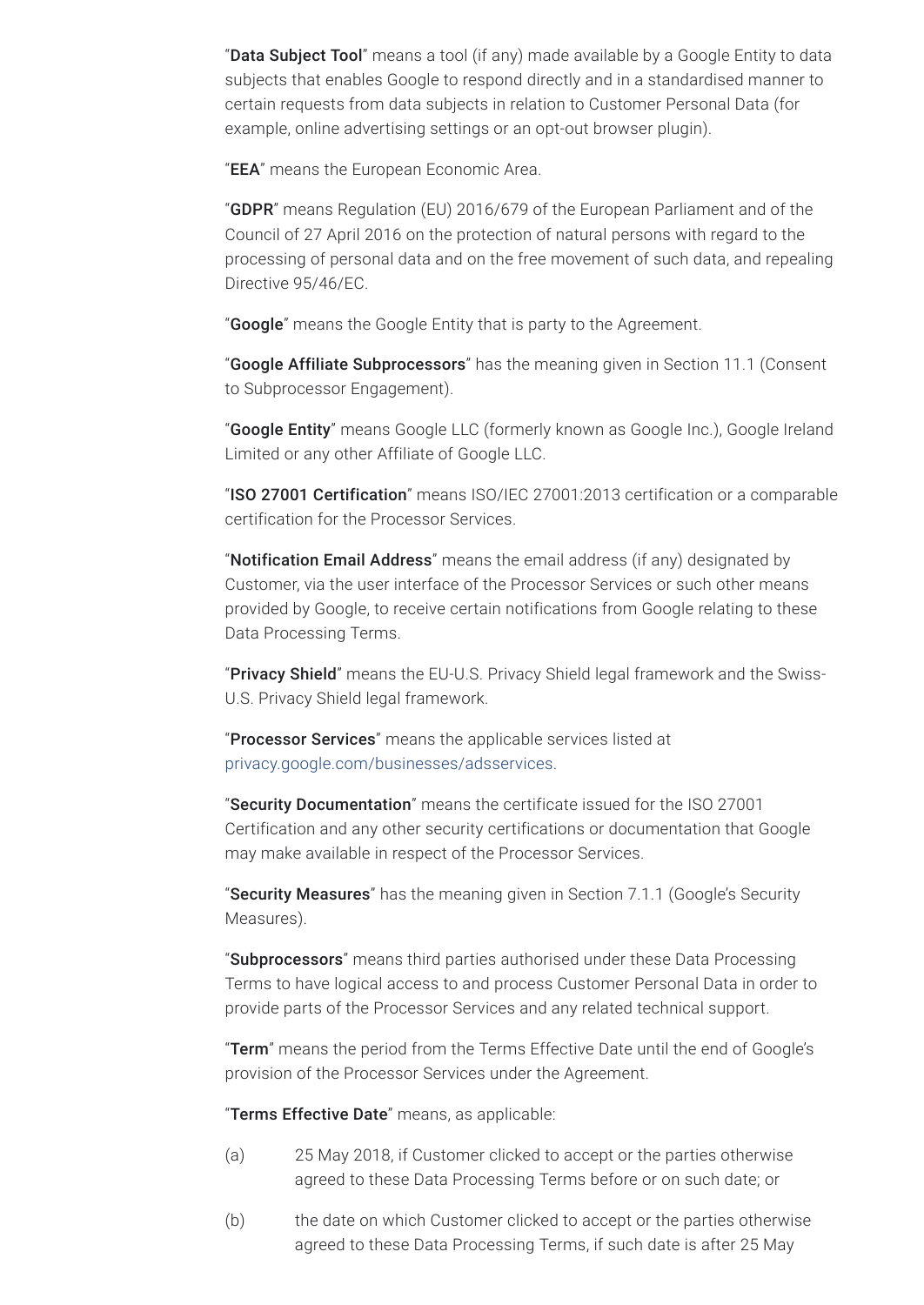2018.

"Third Party Subprocessors" has the meaning given in Section 11.1 (Consent to Subprocessor Engagement).

- 2.2 The terms "controller", "data subject", "personal data", "processing", "processor" and "supervisory authority" as used in these Data Processing Terms have the meanings given in the GDPR.
- 2.3 Any phrase introduced by the terms "including", "include" or any similar expression will be construed as illustrative and will not limit the sense of the words preceding those terms. Any examples in these Data Processing Terms are illustrative and not the sole examples of a particular concept.
- 2.4 Any reference to a legal framework, statute or other legislative enactment is a reference to it as amended or re-enacted from time to time.

# 3. Duration of these Data Processing Terms

These Data Processing Terms will take effect on the Terms Effective Date and, notwithstanding expiry of the Term, remain in effect until, and automatically expire upon, deletion of all Customer Personal Data by Google as described in these Data Processing Terms.

# 4. Application of these Data Processing Terms

- 4.1 **Application of Data Protection Legislation**. These Data Processing Terms will only apply to the extent that the Data Protection Legislation applies to the processing of Customer Personal Data, including if:
	- (a) the processing is in the context of the activities of an establishment of Customer in the EEA; and/or
	- (b) Customer Personal Data is personal data relating to data subjects who are in the EEA and the processing relates to the offering to them of goods or services or the monitoring of their behaviour in the EEA.
- 4.2 **Application to Processor Services**. These Data Processing Terms will only apply to the Processor Services for which the parties agreed to these Data Processing Terms (for example: (a) the Processor Services for which Customer clicked to accept these Data Processing Terms; or (b) if the Agreement incorporates these Data Processing Terms by reference, the Processor Services that are the subject of the Agreement).

# 5. Processing of Data

- 5.1 Roles and Regulatory Compliance; Authorisation.
	- 5.1.1 Processor and Controller Responsibilities. The parties acknowledge and agree that: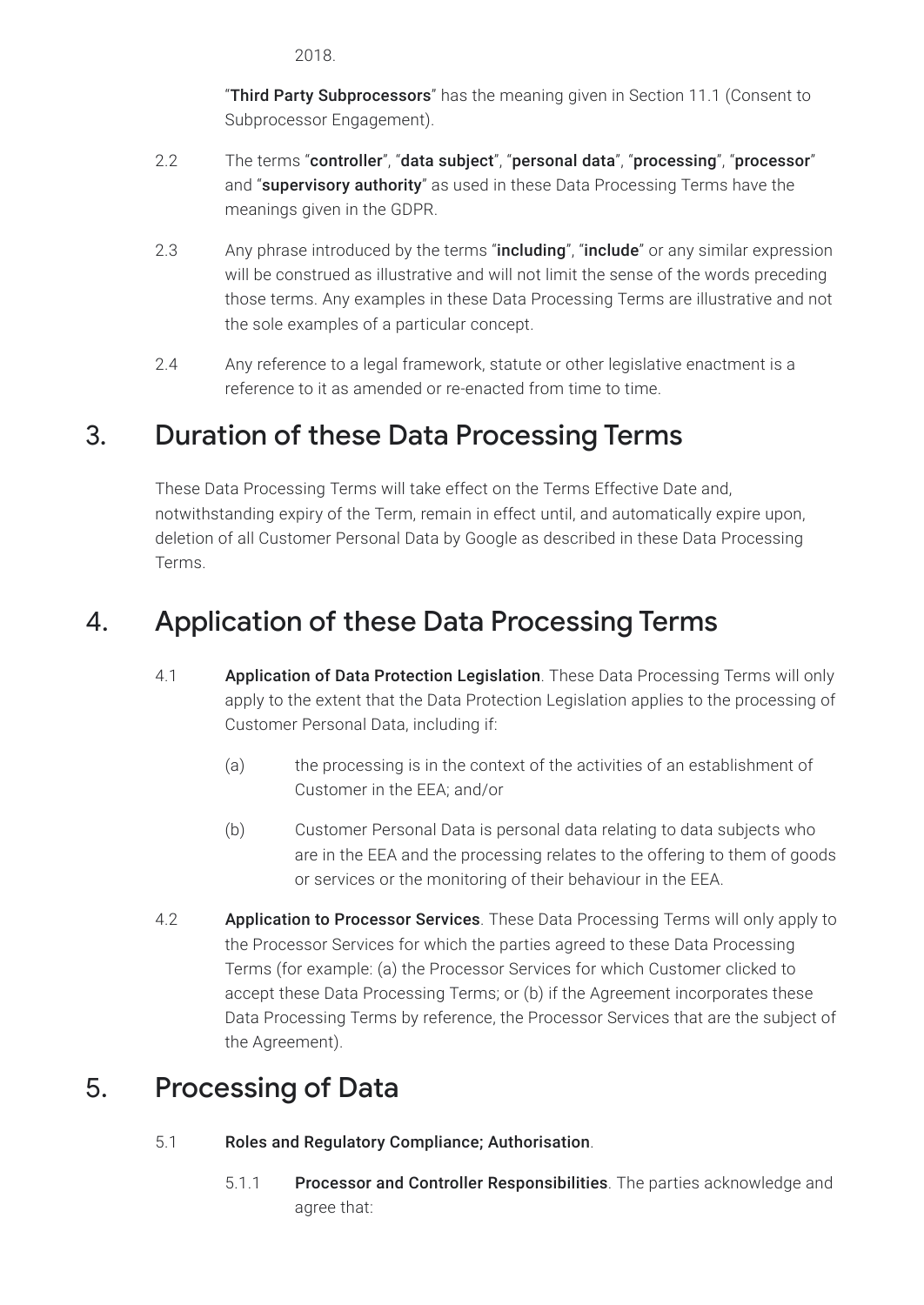- (a) Appendix 1 describes the subject matter and details of the processing of Customer Personal Data;
- (b) Google is a processor of Customer Personal Data under the Data Protection Legislation;
- (c) Customer is a controller or processor, as applicable, of Customer Personal Data under the Data Protection Legislation; and
- (d) each party will comply with the obligations applicable to it under the Data Protection Legislation with respect to the processing of Customer Personal Data.
- 5.1.2 Authorisation by Third Party Controller. If Customer is a processor, Customer warrants to Google that Customer's instructions and actions with respect to Customer Personal Data, including its appointment of Google as another processor, have been authorised by the relevant controller.
- 5.2 **Customer's Instructions**. By entering into these Data Processing Terms, Customer instructs Google to process Customer Personal Data only in accordance with applicable law: (a) to provide the Processor Services and any related technical support; (b) as further specified via Customer's use of the Processor Services (including in the settings and other functionality of the Processor Services) and any related technical support; (c) as documented in the form of the Agreement, including these Data Processing Terms; and (d) as further documented in any other written instructions given by Customer and acknowledged by Google as constituting instructions for purposes of these Data Processing Terms.
- 5.3 Google's Compliance with Instructions. Google will comply with the instructions described in Section 5.2 (Customer's Instructions) (including with regard to data transfers) unless EU or EU Member State law to which Google is subject requires other processing of Customer Personal Data by Google, in which case Google will inform Customer (unless that law prohibits Google from doing so on important grounds of public interest).
- 5.4 **Additional Products**. If Customer uses any Additional Product, the Processor Services may allow that Additional Product to access Customer Personal Data as required for the interoperation of the Additional Product with the Processor Services. For clarity, these Data Processing Terms do not apply to the processing of personal data in connection with the provision of any Additional Product used by Customer, including personal data transmitted to or from that Additional Product.

# 6. Data Deletion

### 6.1 Deletion During Term.

- 6.1.1 Processor Services With Deletion Functionality. During the Term, if:
	- (a) the functionality of the Processor Services includes the option for Customer to delete Customer Personal Data;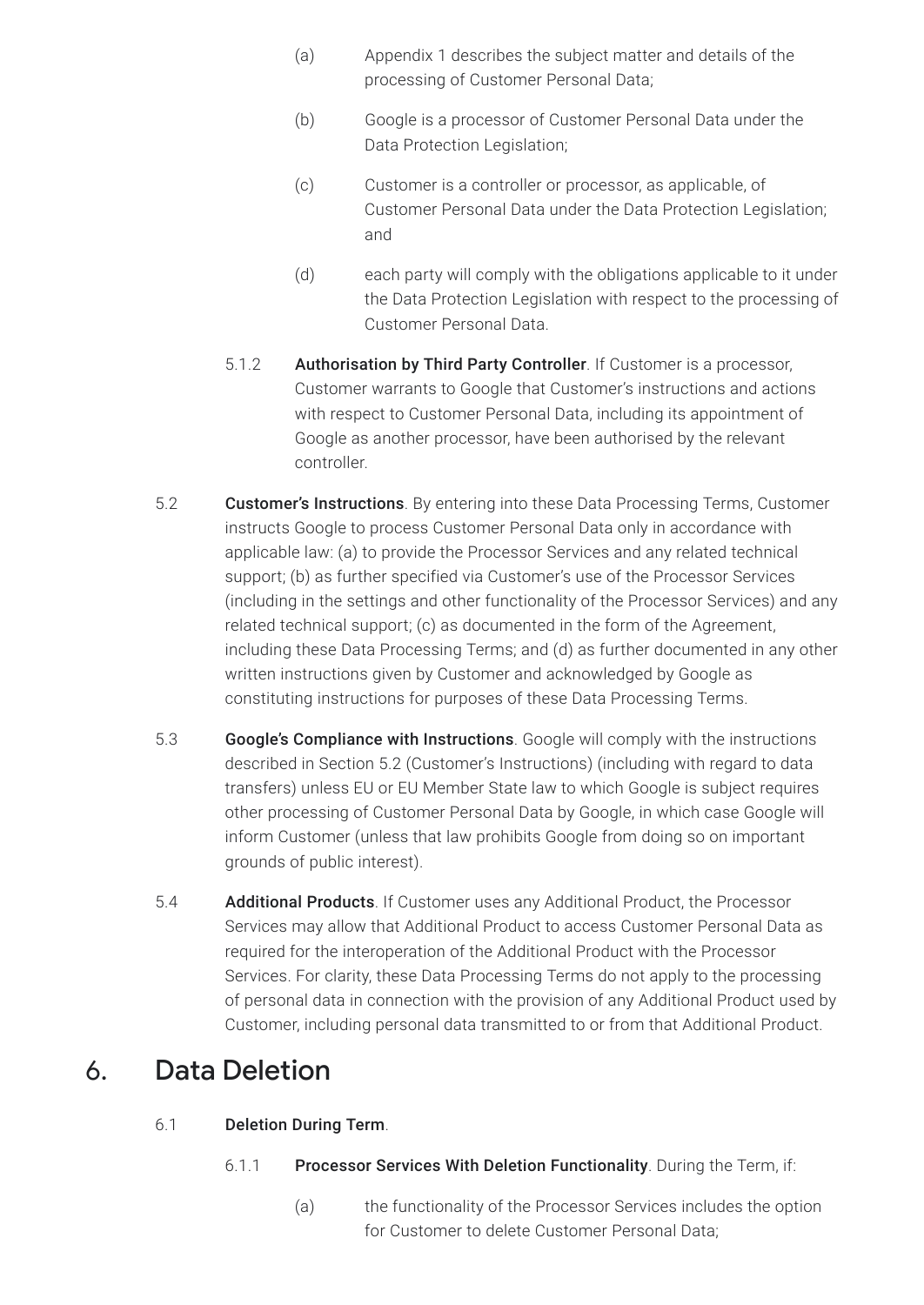- (b) Customer uses the Processor Services to delete certain Customer Personal Data; and
- (c) the deleted Customer Personal Data cannot be recovered by Customer (for example, from the "trash"),

then Google will delete such Customer Personal Data from its systems as soon as reasonably practicable and within a maximum period of 180 days, unless EU or EU Member State law requires storage.

- 6.1.2 Processor Services Without Deletion Functionality. During the Term, if the functionality of the Processor Services does not include the option for Customer to delete Customer Personal Data, then Google will comply with:
	- (a) any reasonable request from Customer to facilitate such deletion, insofar as this is possible taking into account the nature and functionality of the Processor Services and unless EU or EU Member State law requires storage; and
	- (b) the data retention practices described at [www.google.com/policies/technologies/ads](https://www.google.com/policies/technologies/ads).

Google may charge a fee (based on Google's reasonable costs) for any data deletion under Section 6.1.2(a). Google will provide Customer with further details of any applicable fee, and the basis of its calculation, in advance of any such data deletion.

6.2 **Deletion on Term Expiry**. On expiry of the Term, Customer instructs Google to delete all Customer Personal Data (including existing copies) from Google's systems in accordance with applicable law. Google will comply with this instruction as soon as reasonably practicable and within a maximum period of 180 days, unless EU or EU Member State law requires storage.

# 7. Data Security

### 7.1 Google's Security Measures and Assistance.

7.1.1 Google's Security Measures. Google will implement and maintain technical and organisational measures to protect Customer Personal Data against accidental or unlawful destruction, loss, alteration, unauthorised disclosure or access as described in Appendix 2 (the "Security Measures"). As described in Appendix 2, the Security Measures include measures: (a) to encrypt personal data; (b) to help ensure the ongoing confidentiality, integrity, availability and resilience of Google's systems and services; (c) to help restore timely access to personal data following an incident; and (d) for regular testing of effectiveness. Google may update or modify the Security Measures from time to time, provided that such updates and modifications do not result in the degradation of the overall security of the Processor Services.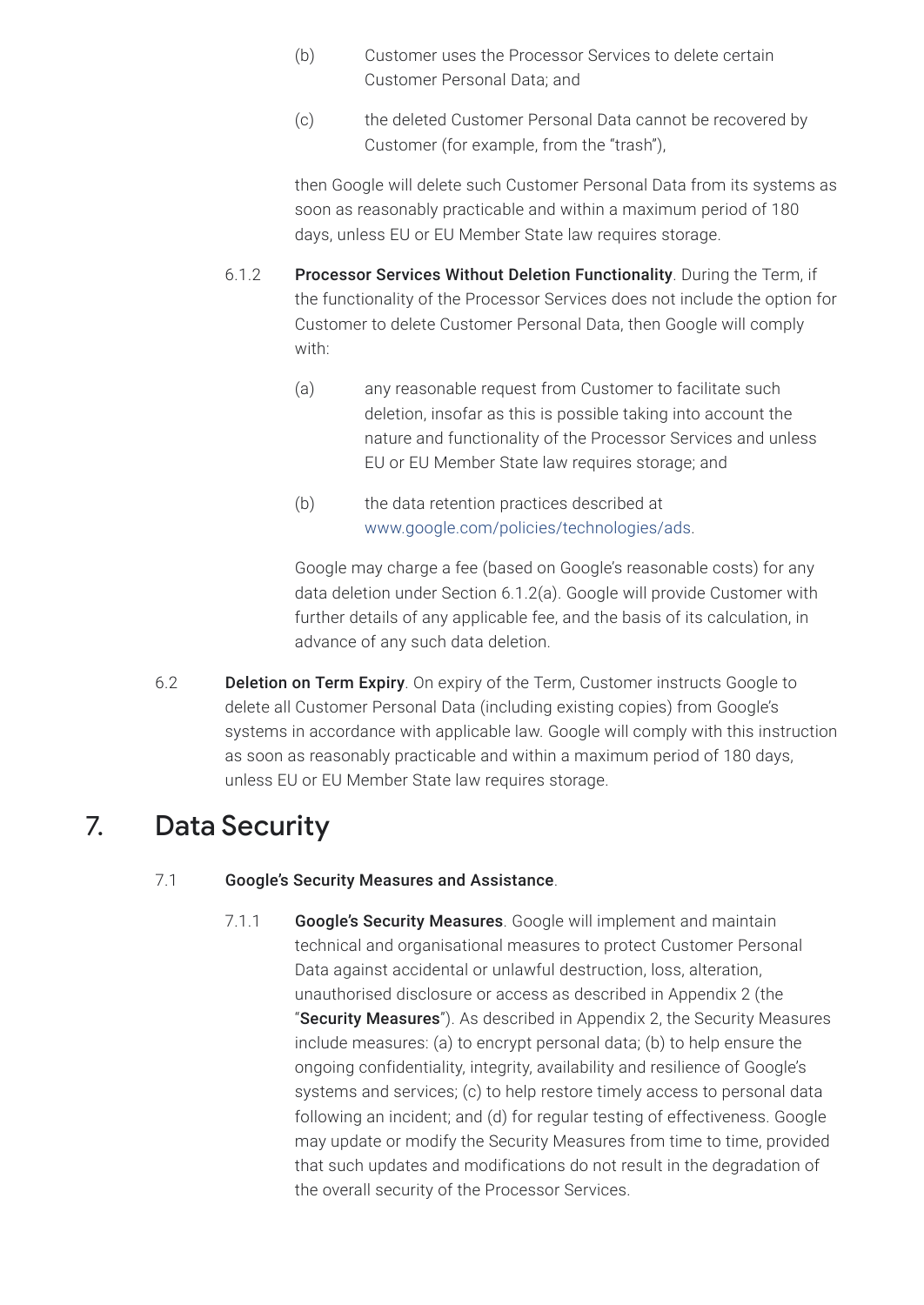- 7.1.2 Security Compliance by Google Staff. Google will take appropriate steps to ensure compliance with the Security Measures by its employees, contractors and Subprocessors to the extent applicable to their scope of performance, including ensuring that all persons authorised to process Customer Personal Data have committed themselves to confidentiality or are under an appropriate statutory obligation of confidentiality.
- 7.1.3 Google's Security Assistance. Customer agrees that Google will (taking into account the nature of the processing of Customer Personal Data and the information available to Google) assist Customer in ensuring compliance with any obligations of Customer in respect of security of personal data and personal data breaches, including (if applicable) Customer's obligations pursuant to Articles 32 to 34 (inclusive) of the GDPR, by:
	- (a) implementing and maintaining the Security Measures in accordance with Section 7.1.1 (Google's Security Measures);
	- (b) complying with the terms of Section 7.2 (Data Incidents); and
	- (c) providing Customer with the Security Documentation in accordance with Section 7.5.1 (Reviews of Security Documentation) and the information contained in these Data Processing Terms.

#### 7.2 Data Incidents.

- 7.2.1 **Incident Notification**. If Google becomes aware of a Data Incident, Google will: (a) notify Customer of the Data Incident promptly and without undue delay; and (b) promptly take reasonable steps to minimise harm and secure Customer Personal Data.
- 7.2.2 Details of Data Incident. Notifications made under Section 7.2.1 (Incident Notification) will describe, to the extent possible, details of the Data Incident, including steps taken to mitigate the potential risks and steps Google recommends Customer take to address the Data Incident.
- 7.2.3 Delivery of Notification. Google will deliver its notification of any Data Incident to the Notification Email Address or, at Google's discretion (including if Customer has not provided a Notification Email Address), by other direct communication (for example, by phone call or an in-person meeting). Customer is solely responsible for providing the Notification Email Address and ensuring that the Notification Email Address is current and valid.
- 7.2.4 Third Party Notifications. Customer is solely responsible for complying with incident notification laws applicable to Customer and fulfilling any third party notification obligations related to any Data Incident.
- 7.2.5 No Acknowledgement of Fault by Google. Google's notification of or response to a Data Incident under this Section 7.2 (Data Incidents) will not be construed as an acknowledgement by Google of any fault or liability with respect to the Data Incident.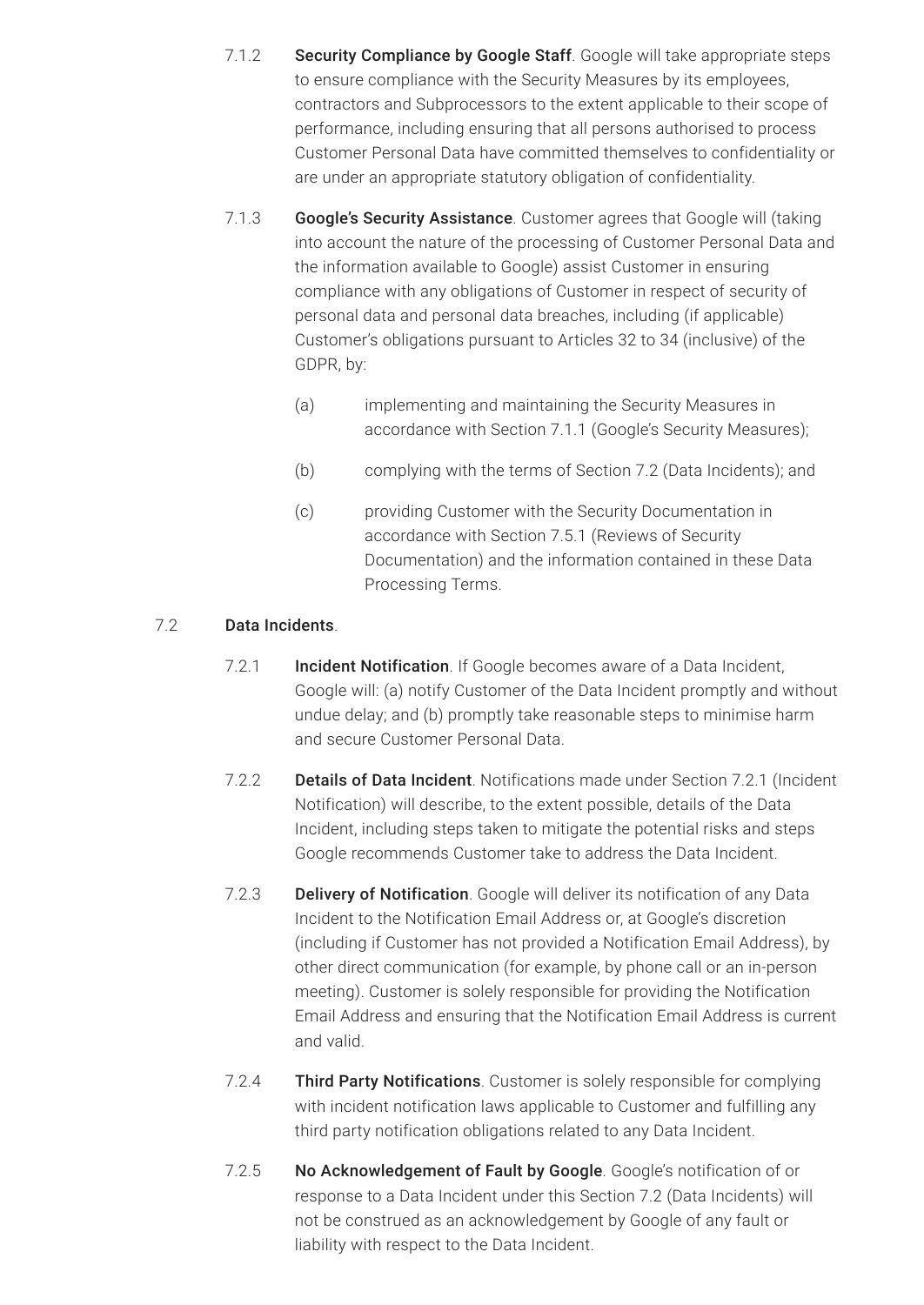#### 7.3 Customer's Security Responsibilities and Assessment.

- 7.3.1 Customer's Security Responsibilities. Customer agrees that, without prejudice to Google's obligations under Sections 7.1 (Google's Security Measures and Assistance) and 7.2 (Data Incidents):
	- (a) Customer is solely responsible for its use of the Processor Services, including:
		- (i) making appropriate use of the Processor Services to ensure a level of security appropriate to the risk in respect of Customer Personal Data; and
		- (ii) securing the account authentication credentials, systems and devices Customer uses to access the Processor Services; and
	- (b) Google has no obligation to protect Customer Personal Data that Customer elects to store or transfer outside of Google's and its Subprocessors' systems.
- 7.3.2 Customer's Security Assessment. Customer acknowledges and agrees that (taking into account the state of the art, the costs of implementation and the nature, scope, context and purposes of the processing of Customer Personal Data as well as the risks to individuals) the Security Measures implemented and maintained by Google as set out in Section 7.1.1 (Google's Security Measures) provide a level of security appropriate to the risk in respect of Customer Personal Data.
- 7.4 Security Certification. To evaluate and help ensure the continued effectiveness of the Security Measures, Google will maintain the ISO 27001 Certification.

### 7.5 Reviews and Audits of Compliance.

7.5.1 Reviews of Security Documentation. To demonstrate compliance by Google with its obligations under these Data Processing Terms, Google will make the Security Documentation available for review by Customer.

#### 7.5.2 Customer's Audit Rights.

- (a) Google will allow Customer or a third party auditor appointed by Customer to conduct audits (including inspections) to verify Google's compliance with its obligations under these Data Processing Terms in accordance with Section 7.5.3 (Additional Business Terms for Audits). Google will contribute to such audits as described in Section 7.4 (Security Certification) and this Section 7.5 (Reviews and Audits of Compliance).
- (b) Customer may also conduct an audit to verify Google's compliance with its obligations under these Data Processing Terms by reviewing the certificate issued for the ISO 27001 Certification (which reflects the outcome of an audit conducted by a third party auditor).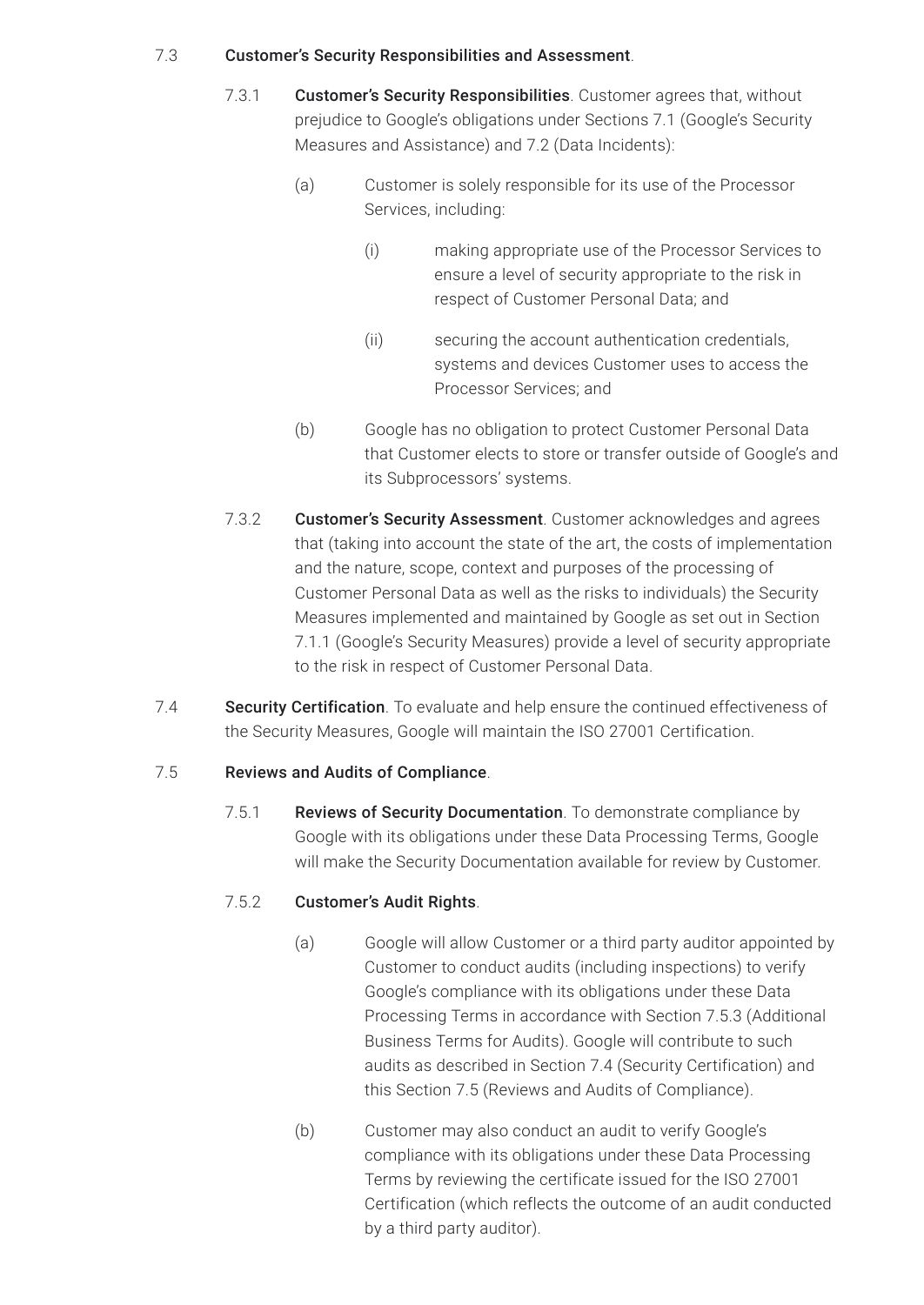#### 7.5.3 Additional Business Terms for Audits.

- (a) Customer will send any request for an audit under Section 7.5.2(a) to Google as described in Section 12.1 (Contacting Google).
- (b) Following receipt by Google of a request under Section 7.5.3(a), Google and Customer will discuss and agree in advance on the reasonable start date, scope and duration of, and security and confidentiality controls applicable to, any audit under Section 7.5.2(a).
- (c) Google may charge a fee (based on Google's reasonable costs) for any audit under Section 7.5.2(a). Google will provide Customer with further details of any applicable fee, and the basis of its calculation, in advance of any such audit. Customer will be responsible for any fees charged by any third party auditor appointed by Customer to execute any such audit.
- (d) Google may object to any third party auditor appointed by Customer to conduct any audit under Section 7.5.2(a) if the auditor is, in Google's reasonable opinion, not suitably qualified or independent, a competitor of Google or otherwise manifestly unsuitable. Any such objection by Google will require Customer to appoint another auditor or conduct the audit itself.
- (e) Nothing in these Data Processing Terms will require Google either to disclose to Customer or its third party auditor, or to allow Customer or its third party auditor to access:
	- (i) any data of any other customer of a Google Entity;
	- (ii) any Google Entity's internal accounting or financial information;
	- (iii) any trade secret of a Google Entity;
	- (iv) any information that, in Google's reasonable opinion, could: (A) compromise the security of any Google Entity's systems or premises; or (B) cause any Google Entity to breach its obligations under the Data Protection Legislation or its security and/or privacy obligations to Customer or any third party; or
	- (v) any information that Customer or its third party auditor seeks to access for any reason other than the good faith fulfilment of Customer's obligations under the Data Protection Legislation.

### 8. Impact Assessments and Consultations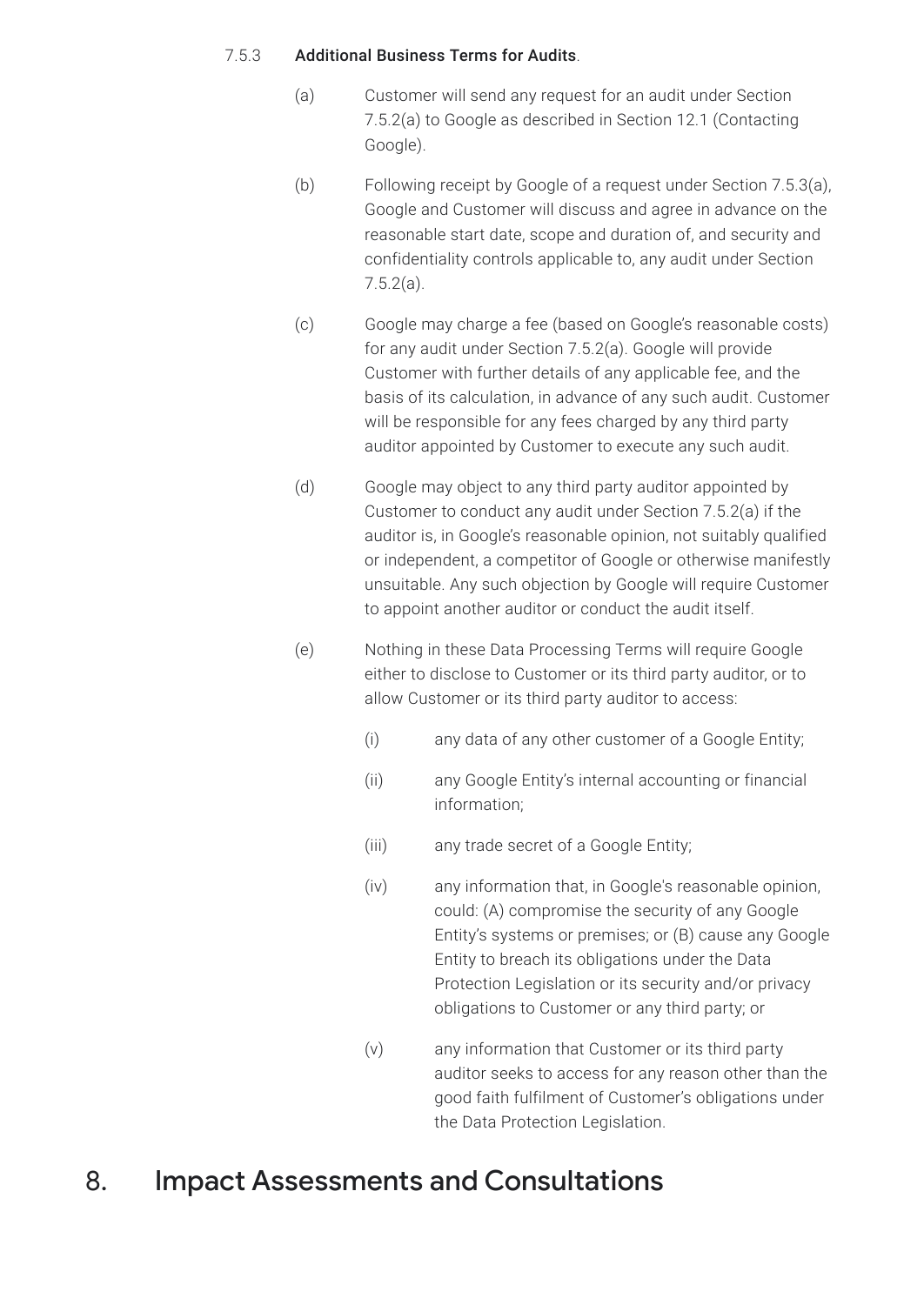Customer agrees that Google will (taking into account the nature of the processing and the information available to Google) assist Customer in ensuring compliance with any obligations of Customer in respect of data protection impact assessments and prior consultation, including (if applicable) Customer's obligations pursuant to Articles 35 and 36 of the GDPR, by:

- (a) providing the Security Documentation in accordance with Section 7.5.1 (Reviews of Security Documentation);
- (b) providing the information contained in these Data Processing Terms; and
- (c) providing or otherwise making available, in accordance with Google's standard practices, other materials concerning the nature of the Processor Services and the processing of Customer Personal Data (for example, help centre materials).

# 9. Data Subject Rights

- 9.1 Responses to Data Subject Requests. If Google receives a request from a data subject in relation to Customer Personal Data, Google will:
	- (a) if the request is made via a Data Subject Tool, respond directly to the data subject's request in accordance with the standard functionality of that Data Subject Tool; or
	- (b) if the request is not made via a Data Subject Tool, advise the data subject to submit his/her request to Customer, and Customer will be responsible for responding to such request.
- 9.2 Google's Data Subject Request Assistance. Customer agrees that Google will (taking into account the nature of the processing of Customer Personal Data and, if applicable, Article 11 of the GDPR) assist Customer in fulfilling any obligation of Customer to respond to requests by data subjects, including (if applicable) Customer's obligation to respond to requests for exercising the data subject's rights laid down in Chapter III of the GDPR, by:
	- (a) providing the functionality of the Processor Services;
	- (b) complying with the commitments set out in Section 9.1 (Responses to Data Subject Requests); and
	- (c) if applicable to the Processor Services, making available Data Subject Tools.

### 10. Data Transfers

- 10.1 Data Storage and Processing Facilities. Customer agrees that Google may, subject to Section 10.2 (Transfers of Data Out of the EEA and Switzerland), store and process Customer Personal Data in the United States of America and any other country in which Google or any of its Subprocessors maintains facilities.
- 10.2 Transfers of Data Out of the EEA and Switzerland. Google will ensure that: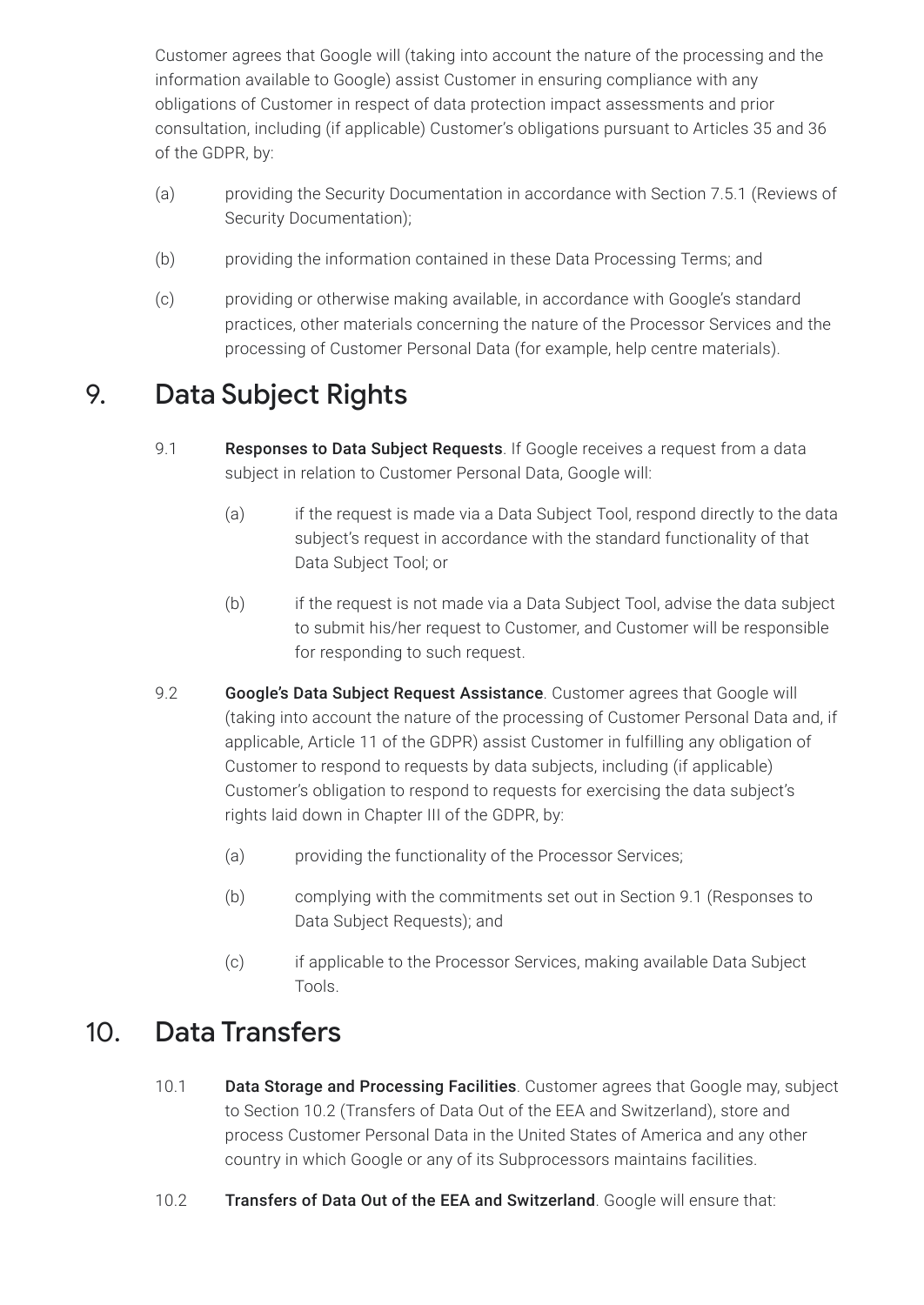- (a) the parent company of the Google group, Google LLC, remains selfcertified under Privacy Shield on behalf of itself and its wholly-owned U.S. subsidiaries; and
- (b) the scope of Google LLC's Privacy Shield certification includes Customer Personal Data.
- 10.3 Data Centre Information. Information about the locations of Google data centres is available at [www.google.com/about/datacenters/inside/locations/index.html.](https://www.google.com/about/datacenters/inside/locations/index.html)

### 11. Subprocessors

- 11.1 **Consent to Subprocessor Engagement**. Customer specifically authorises the engagement of Google's Affiliates as Subprocessors ("Google Affiliate Subprocessors"). In addition, Customer generally authorises the engagement of any other third parties as Subprocessors ("Third Party Subprocessors").
- 11.2 Information about Subprocessors. Information about Subprocessors is available at [privacy.google.com/businesses/subprocessors.](https://privacy.google.com/businesses/subprocessors)
- 11.3 Requirements for Subprocessor Engagement. When engaging any Subprocessor, Google will:
	- (a) ensure via a written contract that:
		- (i) the Subprocessor only accesses and uses Customer Personal Data to the extent required to perform the obligations subcontracted to it, and does so in accordance with the Agreement (including these Data Processing Terms) and Privacy Shield; and
		- (ii) if the GDPR applies to the processing of Customer Personal Data, the data protection obligations set out in Article 28(3) of the GDPR are imposed on the Subprocessor; and
	- (b) remain fully liable for all obligations subcontracted to, and all acts and omissions of, the Subprocessor.

#### 11.4 Opportunity to Object to Subprocessor Changes.

- (a) When any new Third Party Subprocessor is engaged during the Term, Google will, at least 30 days before the new Third Party Subprocessor processes any Customer Personal Data, inform Customer of the engagement (including the name and location of the relevant subprocessor and the activities it will perform) by sending an email to the Notification Email Address.
- (b) Customer may object to any new Third Party Subprocessor by terminating the Agreement immediately upon written notice to Google, on condition that Customer provides such notice within 90 days of being informed of the engagement of the new Third Party Subprocessor as described in Section 11.4(a). This termination right is Customer's sole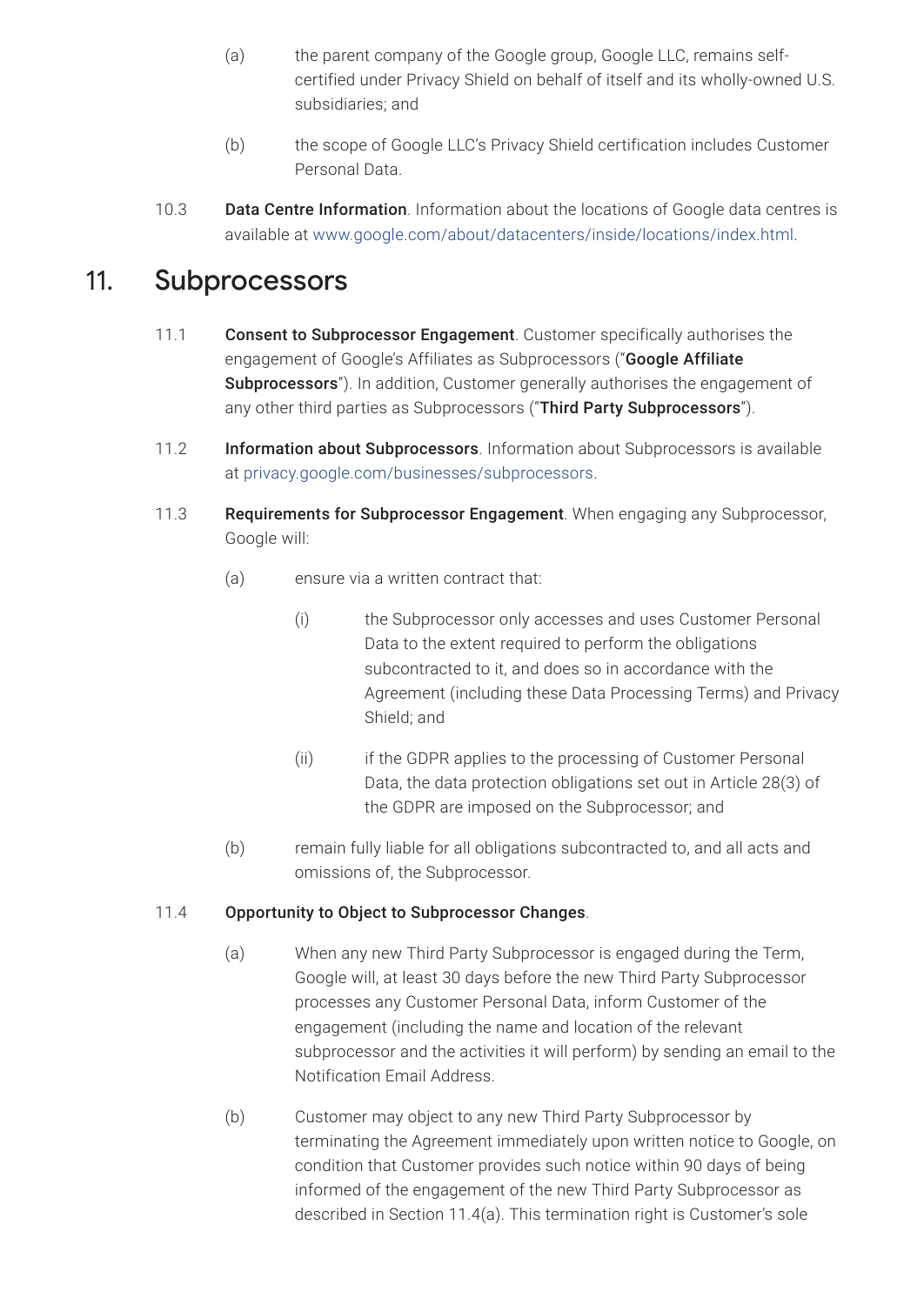and exclusive remedy if Customer objects to any new Third Party Subprocessor.

# 12. Contacting Google; Processing Records

- 12.1 Contacting Google. Customer may contact Google in relation to the exercise of its rights under these Data Processing Terms via the methods described at [privacy.google.com/businesses/processorsupport](https://privacy.google.com/businesses/processorsupport/) or via such other means as may be provided by Google from time to time.
- 12.2 Google's Processing Records. Customer acknowledges that Google is required under the GDPR to: (a) collect and maintain records of certain information, including the name and contact details of each processor and/or controller on behalf of which Google is acting and (if applicable) of such processor's or controller's local representative and data protection officer; and (b) make such information available to the supervisory authorities. Accordingly, Customer will, where requested and as applicable to Customer, provide such information to Google via the user interface of the Processor Services or via such other means as may be provided by Google, and will use such user interface or other means to ensure that all information provided is kept accurate and up-to-date.

### 13. Liability

If the Agreement is governed by the laws of:

- (a) a state of the United States of America, then, notwithstanding anything else in the Agreement, the total liability of either party towards the other party under or in connection with these Data Processing Terms will be limited to the maximum monetary or payment-based amount at which that party's liability is capped under the Agreement (for clarity, any exclusion of indemnification claims from the Agreement's limitation of liability will not apply to indemnification claims under the Agreement relating to the Data Protection Legislation); or
- (b) a jurisdiction that is not a state of the United States of America, then the liability of the parties under or in connection with these Data Processing Terms will be subject to the exclusions and limitations of liability in the Agreement.

# 14. Effect of these Data Processing Terms

If there is any conflict or inconsistency between the terms of these Data Processing Terms and the remainder of the Agreement, the terms of these Data Processing Terms will govern. Subject to the amendments in these Data Processing Terms, the Agreement remains in full force and effect.

# 15. Changes to these Data Processing Terms

15.1 Changes to URLs. From time to time, Google may change any URL referenced in these Data Processing Terms and the content at any such URL. Google may only change the list of potential Processor Services at [privacy.google.com/businesses/adsservices](https://privacy.google.com/businesses/adsservices/):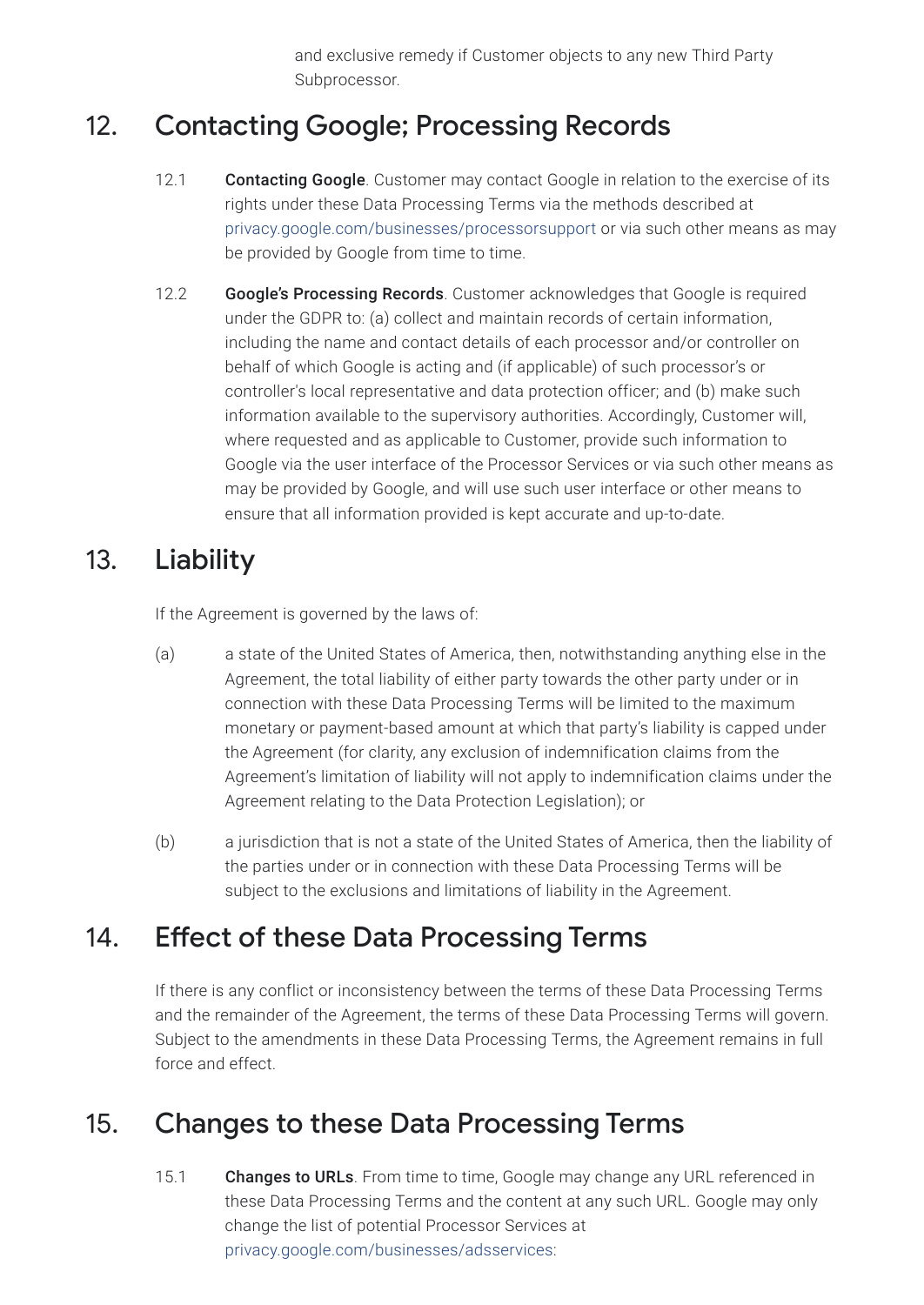- (a) to reflect a change to the name of a service;
- (b) to add a new service; or
- (c) to remove a service where either: (i) all contracts for the provision of that service are terminated; or (ii) Google has Customer's consent.
- 15.2 Changes to Data Processing Terms. Google may change these Data Processing Terms if the change:
	- (a) is expressly permitted by these Data Processing Terms, including as described in Section 15.1 (Changes to URLs);
	- (b) reflects a change in the name or form of a legal entity;
	- (c) is required to comply with applicable law, applicable regulation, a court order or guidance issued by a governmental regulator or agency; or
	- (d) does not: (i) result in a degradation of the overall security of the Processor Services; (ii) expand the scope of, or remove any restrictions on, Google's processing of Customer Personal Data, as described in Section 5.3 (Google's Compliance with Instructions); and (iii) otherwise have a material adverse impact on Customer's rights under these Data Processing Terms, as reasonably determined by Google.
- 15.3 Notification of Changes. If Google intends to change these Data Processing Terms under Section 15.2(c) or (d), Google will inform Customer at least 30 days (or such shorter period as may be required to comply with applicable law, applicable regulation, a court order or guidance issued by a governmental regulator or agency) before the change will take effect by either: (a) sending an email to the Notification Email Address; or (b) alerting Customer via the user interface for the Processor Services. If Customer objects to any such change, Customer may terminate the Agreement by giving written notice to Google within 90 days of being informed by Google of the change.

# Appendix 1: Subject Matter and Details of the Data Processing Subject Matter

Google's provision of the Processor Services and any related technical support to Customer.

### Duration of the Processing

The Term plus the period from expiry of the Term until deletion of all Customer Personal Data by Google in accordance with these Data Processing Terms.

### Nature and Purpose of the Processing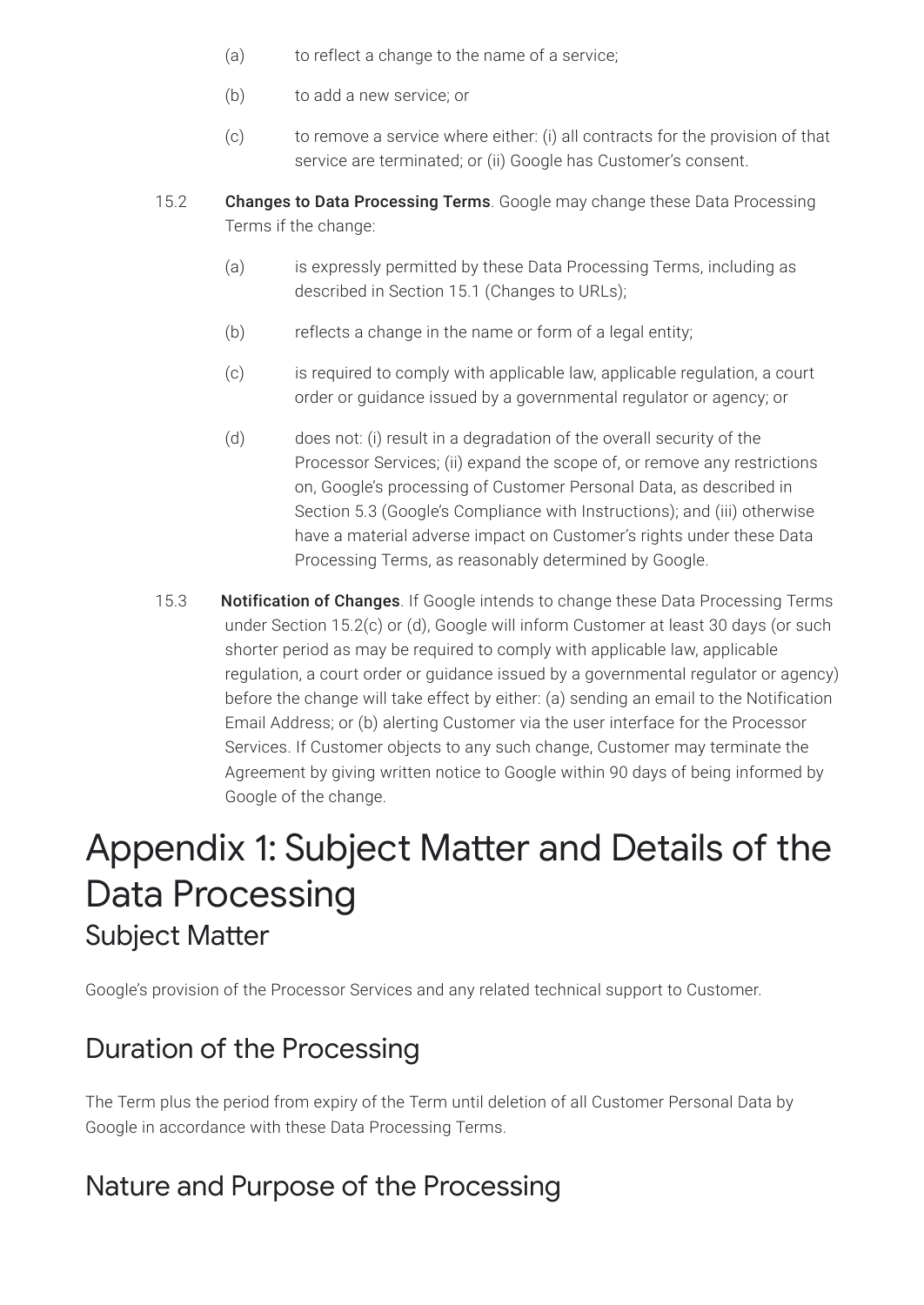Google will process (including, as applicable to the Processor Services and the instructions described in Section 5.2 (Customer's Instructions), collecting, recording, organising, structuring, storing, altering, retrieving, using, disclosing, combining, erasing and destroying) Customer Personal Data for the purpose of providing the Processor Services and any related technical support to Customer in accordance with these Data Processing Terms.

# Types of Personal Data

Customer Personal Data may include the types of personal data described at [privacy.google.com/businesses/adsservices](https://privacy.google.com/businesses/adsservices/).

# Categories of Data Subjects

Customer Personal Data will concern the following categories of data subjects:

- data subjects about whom Google collects personal data in its provision of the Processor Services; and/or
- data subjects about whom personal data is transferred to Google in connection with the Processor Services by, at the direction of, or on behalf of Customer.

Depending on the nature of the Processor Services, these data subjects may include individuals: (a) to whom online advertising has been, or will be, directed; (b) who have visited specific websites or applications in respect of which Google provides the Processor Services; and/or (c) who are customers or users of Customer's products or services.

# Appendix 2: Security Measures

As from the Terms Effective Date, Google will implement and maintain the Security Measures set out in this Appendix 2. Google may update or modify such Security Measures from time to time, provided that such updates and modifications do not result in the degradation of the overall security of the Processor Services.

# 1. Data Centre & Network Security

### (a) Data Centres.

Infrastructure. Google maintains geographically distributed data centres. Google stores all production data in physically secure data centres.

Redundancy. Infrastructure systems have been designed to eliminate single points of failure and minimise the impact of anticipated environmental risks. Dual circuits, switches, networks or other necessary devices help provide this redundancy. The Processor Services are designed to allow Google to perform certain types of preventative and corrective maintenance without interruption. All environmental equipment and facilities have documented preventative maintenance procedures that detail the process for and frequency of performance in accordance with the manufacturer's or internal specifications. Preventative and corrective maintenance of the data centre equipment is scheduled through a standard process according to documented procedures.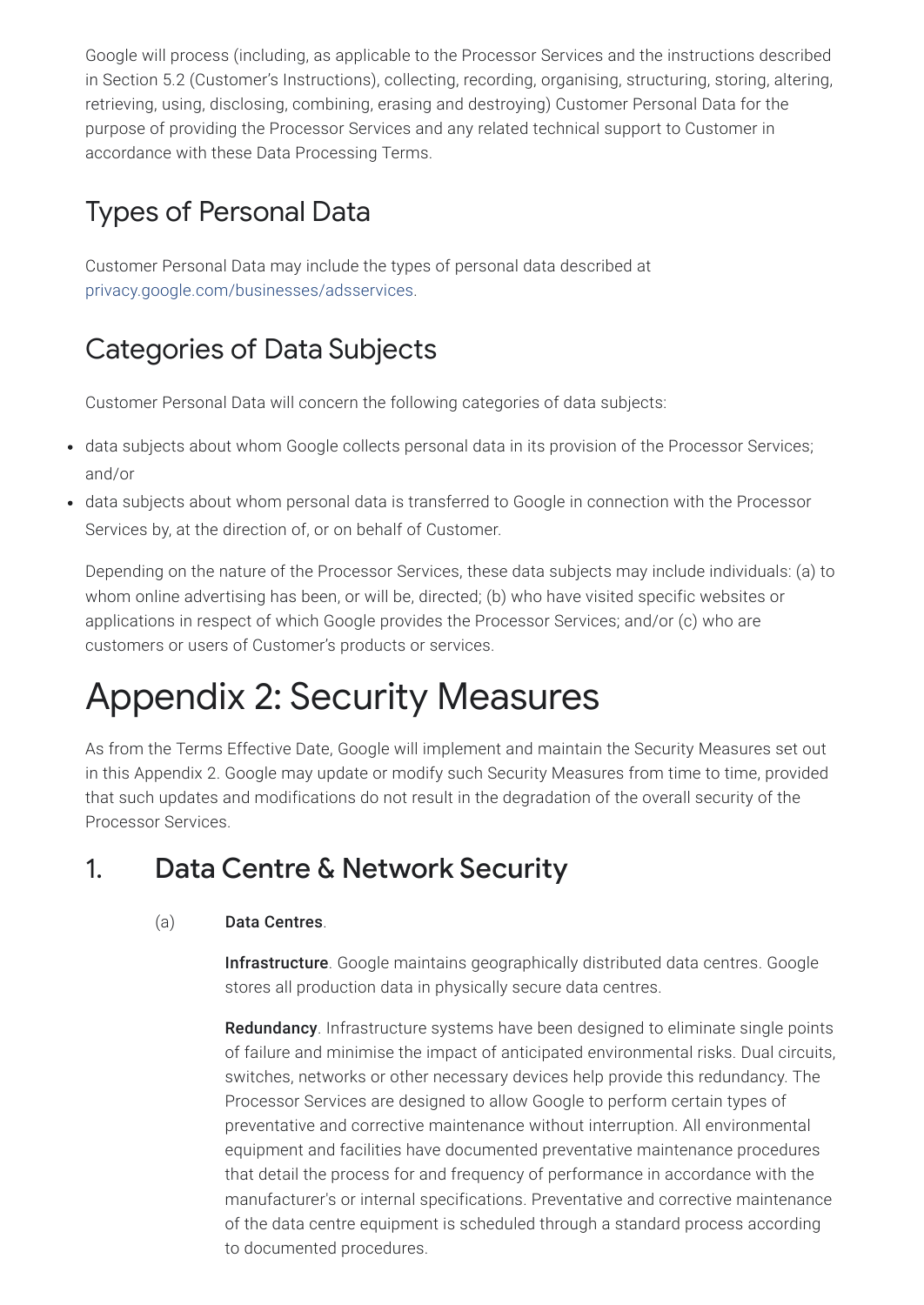Power. The data centre electrical power systems are designed to be redundant and maintainable without impact to continuous operations, 24 hours a day, and 7 days a week. In most cases, a primary as well as an alternate power source, each with equal capacity, is provided for critical infrastructure components in the data centre. Backup power is provided by various mechanisms such as uninterruptible power supply (UPS) batteries, which supply consistently reliable power protection during utility brownouts, blackouts, over voltage, under voltage, and out-of-tolerance frequency conditions. If utility power is interrupted, backup power is designed to provide transitory power to the data centre, at full capacity, for up to 10 minutes until the diesel generator systems take over. The diesel generators are capable of automatically starting up within seconds to provide enough emergency electrical power to run the data centre at full capacity typically for a period of days.

Server Operating Systems. Google servers use hardened operating systems which are customised for the unique server needs of the business. Data is stored using proprietary algorithms to augment data security and redundancy. Google employs a code review process to increase the security of the code used to provide the Processor Services and enhance the security products in production environments.

**Businesses Continuity**. Google replicates data over multiple systems to help to protect against accidental destruction or loss. Google has designed and regularly plans and tests its business continuity planning/disaster recovery programs.

#### (b) Networks & Transmission.

Data Transmission. Data centres are typically connected via high-speed private links to provide secure and fast data transfer between data centres. This is designed to prevent data from being read, copied, altered or removed without authorisation during electronic transfer or transport or while being recorded onto data storage media. Google transfers data via Internet standard protocols.

External Attack Surface. Google employs multiple layers of network devices and intrusion detection to protect its external attack surface. Google considers potential attack vectors and incorporates appropriate purpose built technologies into external facing systems.

Intrusion Detection. Intrusion detection is intended to provide insight into ongoing attack activities and provide adequate information to respond to incidents. Google's intrusion detection involves:

- 1. Tightly controlling the size and make-up of Google's attack surface through preventative measures;
- 2. Employing intelligent detection controls at data entry points; and
- 3. Employing technologies that automatically remedy certain dangerous situations.

Incident Response. Google monitors a variety of communication channels for security incidents, and Google's security personnel will react promptly to known incidents.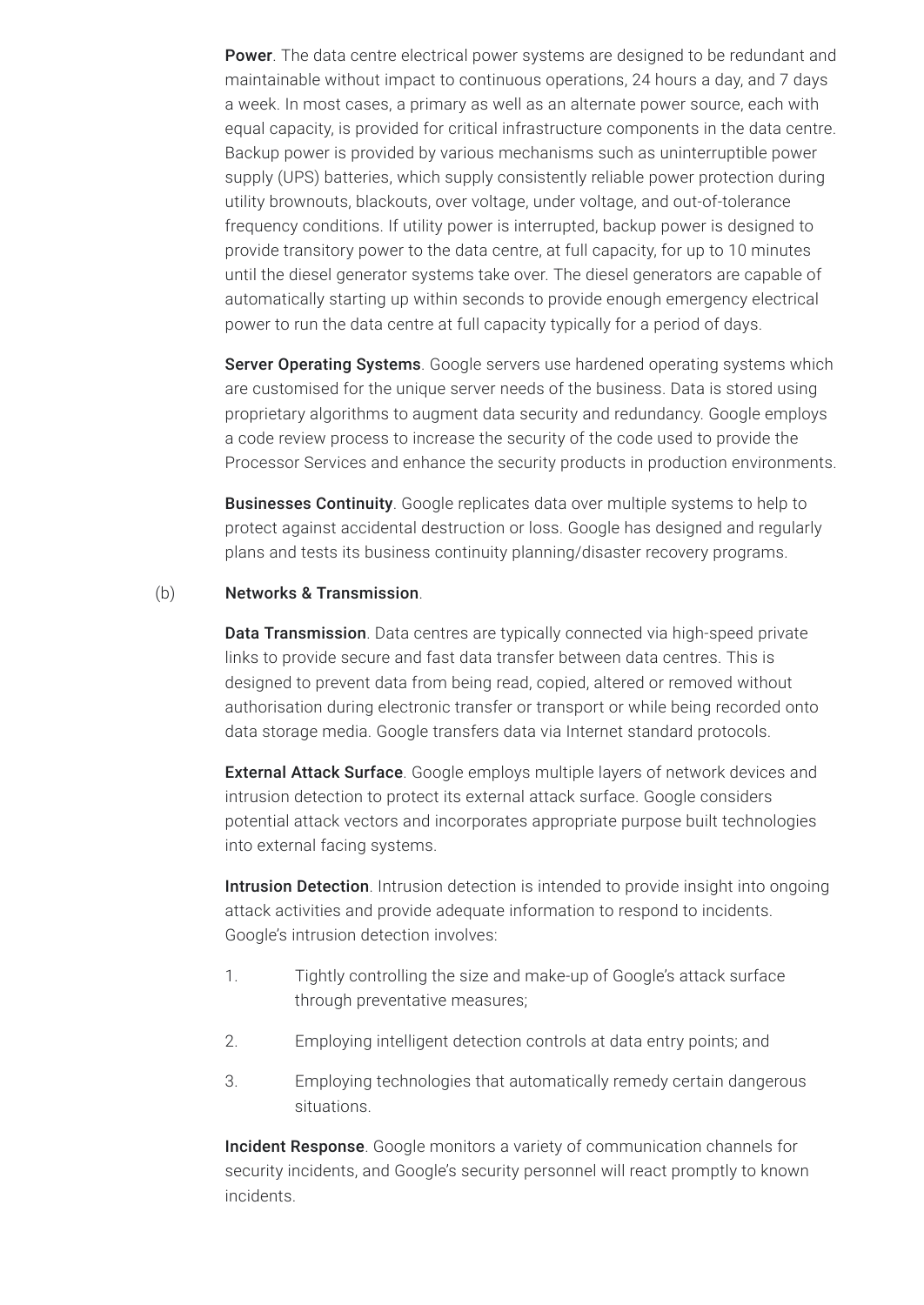Encryption Technologies. Google makes HTTPS encryption (also referred to as SSL or TLS connection) available. Google servers support ephemeral elliptic curve Diffie Hellman cryptographic key exchange signed with RSA and ECDSA. These perfect forward secrecy (PFS) methods help protect traffic and minimise the impact of a compromised key, or a cryptographic breakthrough.

# 2. Access and Site Controls

#### (a) Site Controls.

On-site Data Centre Security Operation. Google's data centres maintain an on-site security operation responsible for all physical data centre security functions 24 hours a day, 7 days a week. The on-site security operation personnel monitor Closed Circuit TV ("CCTV") cameras and all alarm systems. On-site security operation personnel perform internal and external patrols of the data centre regularly.

Data Centre Access Procedures. Google maintains formal access procedures for allowing physical access to the data centres. The data centres are housed in facilities that require electronic card key access, with alarms that are linked to the on-site security operation. All entrants to the data centre are required to identify themselves as well as show proof of identity to on-site security operations. Only authorised employees, contractors and visitors are allowed entry to the data centres. Only authorised employees and contractors are permitted to request electronic card key access to these facilities. Data centre electronic card key access requests must be made in advance and in writing, and require the approval of the requestor's manager and the data centre director. All other entrants requiring temporary data centre access must: (i) obtain approval in advance from the data centre managers for the specific data centre and internal areas they wish to visit; (ii) sign in at on-site security operations; and (iii) reference an approved data centre access record identifying the individual as approved.

On-site Data Centre Security Devices. Google's data centres employ an electronic card key and biometric access control system that is linked to a system alarm. The access control system monitors and records each individual's electronic card key and when they access perimeter doors, shipping and receiving, and other critical areas. Unauthorised activity and failed access attempts are logged by the access control system and investigated, as appropriate. Authorised access throughout the business operations and data centres is restricted based on zones and the individual's job responsibilities. The fire doors at the data centres are alarmed. CCTV cameras are in operation both inside and outside the data centres. The positioning of the cameras has been designed to cover strategic areas including, among others, the perimeter, doors to the data centre building, and shipping/receiving. On-site security operations personnel manage the CCTV monitoring, recording and control equipment. Secure cables throughout the data centres connect the CCTV equipment. Cameras record on-site via digital video recorders 24 hours a day, 7 days a week. The surveillance records are retained for at least 7 days based on activity.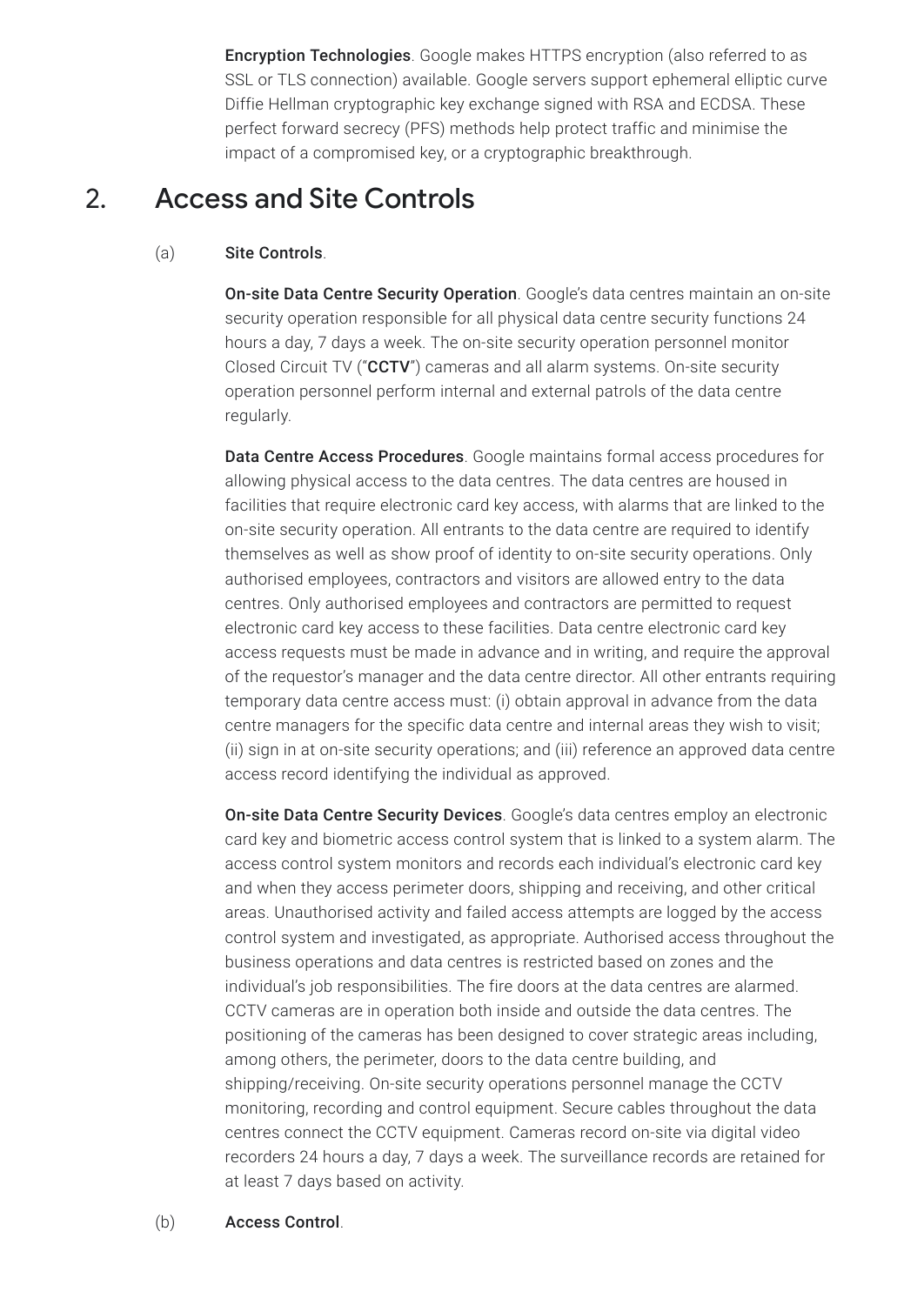Infrastructure Security Personnel. Google has, and maintains, a security policy for its personnel, and requires security training as part of the training package for its personnel. Google's infrastructure security personnel are responsible for the ongoing monitoring of Google's security infrastructure, the review of the Processor Services, and responding to security incidents.

Access Control and Privilege Management. Customer's administrators and users must authenticate themselves via a central authentication system or via a single sign on system in order to use the Processor Services.

Internal Data Access Processes and Policies – Access Policy. Google's internal data access processes and policies are designed to prevent unauthorised persons and/or systems from gaining access to systems used to process personal data. Google aims to design its systems to: (i) only allow authorised persons to access data they are authorised to access; and (ii) ensure that personal data cannot be read, copied, altered or removed without authorisation during processing, use and after recording. The systems are designed to detect any inappropriate access. Google employs a centralised access management system to control personnel access to production servers, and only provides access to a limited number of authorised personnel. LDAP, Kerberos and a proprietary system utilising SSH certificates are designed to provide Google with secure and flexible access mechanisms. These mechanisms are designed to grant only approved access rights to site hosts, logs, data and configuration information. Google requires the use of unique user IDs, strong passwords, two factor authentication and carefully monitored access lists to minimise the potential for unauthorised account use. The granting or modification of access rights is based on: the authorised personnel's job responsibilities; job duty requirements necessary to perform authorised tasks; and a need to know basis. The granting or modification of access rights must also be in accordance with Google's internal data access policies and training. Approvals are managed by workflow tools that maintain audit records of all changes. Access to systems is logged to create an audit trail for accountability. Where passwords are employed for authentication (e.g. login to workstations), password policies that follow at least industry standard practices are implemented. These standards include restrictions on password reuse and sufficient password strength.

### 3. Data

#### (a) Data Storage, Isolation & Authentication.

Google stores data in a multi-tenant environment on Google-owned servers. Data, the Processor Services database and file system architecture are replicated between multiple geographically dispersed data centres. Google logically isolates each customer's data. A central authentication system is used across all Processor Services to increase uniform security of data.

#### (b) Decommissioned Disks and Disk Destruction Guidelines.

Certain disks containing data may experience performance issues, errors or hardware failure that lead them to be decommissioned ("Decommissioned Disk"). Every Decommissioned Disk is subject to a series of data destruction processes